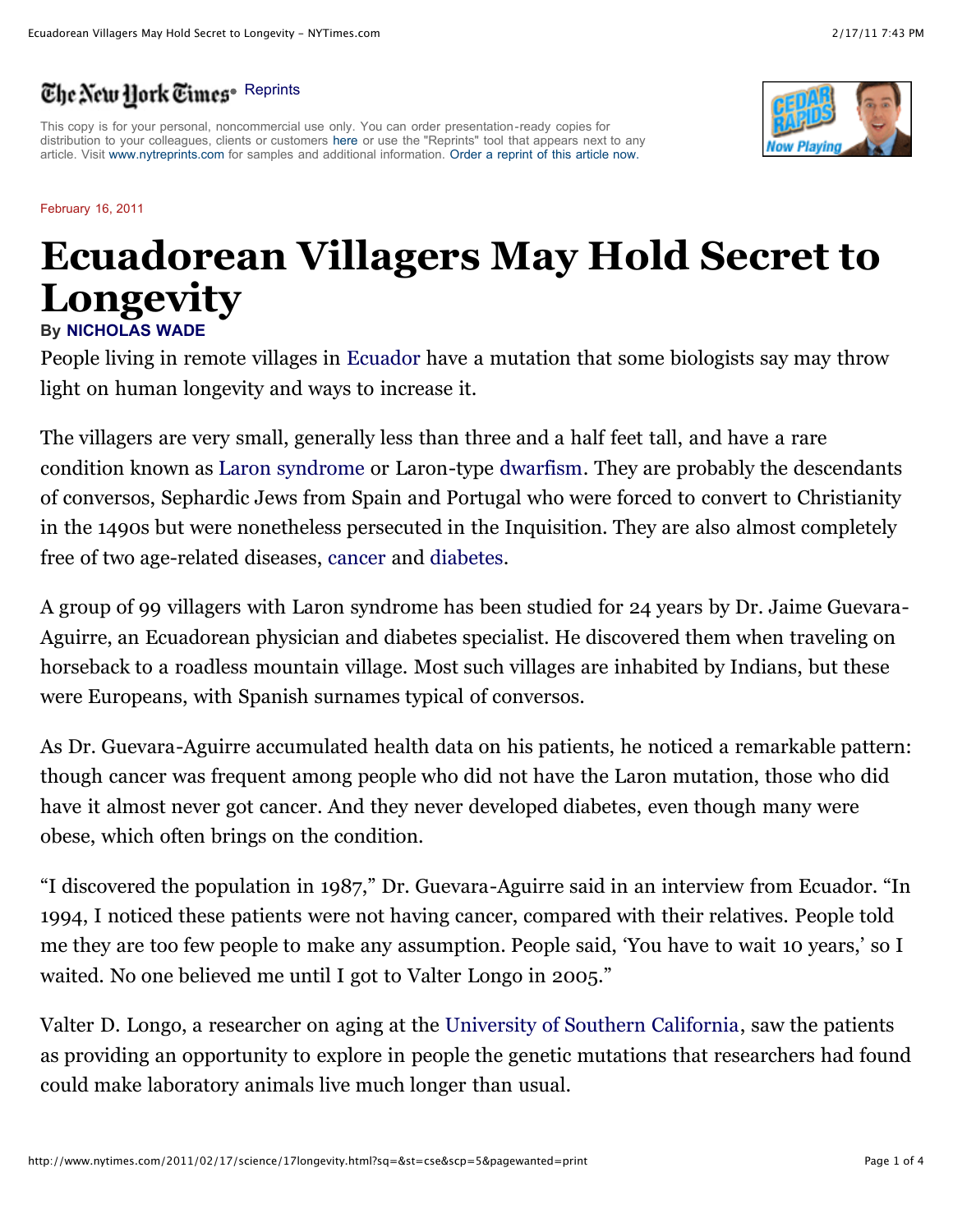The Laron patients have a mutation in the gene that makes the receptor for [growth hormone](http://health.nytimes.com/health/guides/test/growth-hormone/overview.html?inline=nyt-classifier). The receptor is a protein embedded in the membrane of cells. Its outside region is recognized by growth hormone circulating through the body; the inside region sends signals through the cell when growth hormone triggers the receptor.

The Laron patients' mutation means that their growth hormone receptor lacks the last eight units of its exterior region, so it cannot react to growth hormone. In normal children, growth hormone makes the cells of the liver churn out another hormone, called insulinlike growth factor, or IGF-1, and this hormone makes the children grow. If the Laron patients are given doses of IGF-1 before [puberty](http://health.nytimes.com/health/guides/specialtopic/puberty-and-adolescence/overview.html?inline=nyt-classifier), they can grow to fairly normal height.

This is where the physiology of the Laron patients links up with the longevity studies that researchers have been pursuing with laboratory animals. IGF-1 is part of an ancient signaling pathway that exists in the laboratory roundworm as well as in people. The gene that makes the receptor for IGF-1 in the roundworm is called DAF-2. And worms in which this gene is knocked out live twice as long as normal.

The Laron patients have the equivalent defect — their cells make very little IGF-1, so very little IGF-1 signaling takes place, just as in the DAF-2-ablated worms. So the Laron patients might be expected to live much longer.

Because of their striking freedom from cancer and diabetes, they probably could live much longer if they did not have a much higher than usual death rate from causes unrelated to age, like [alcoholism](http://health.nytimes.com/health/guides/disease/alcoholism/overview.html?inline=nyt-classifier) and accidents.

Dr. Longo said he believed that having very low levels of IGF-1 was the critical feature of the Laron patients' freedom from age-related diseases. In collaboration with Dr. Guevara-Aguirre, he exposed human cells growing in a laboratory dish to serum from the Laron patients. The cells were then damaged with a chemical that disrupts their DNA. The Laron serum had two significant effects, [the two physicians reported on Wednesday in Science Translational Medicine.](http://stm.sciencemag.org/content/3/70/70ra13.abstract)

First, the serum protected the cells from genetic damage. Second, it spurred the cells that were damaged to destroy themselves, a mechanism the body uses to prevent damaged cells from becoming cancerous. Both these effects were reversed when small amounts of IGF-1 were added to the serum.

Dr. Longo said that some level of IGF-1 was necessary to protect against heart disease, but that lowering the level might be beneficial. A drug that does this is already on the market for